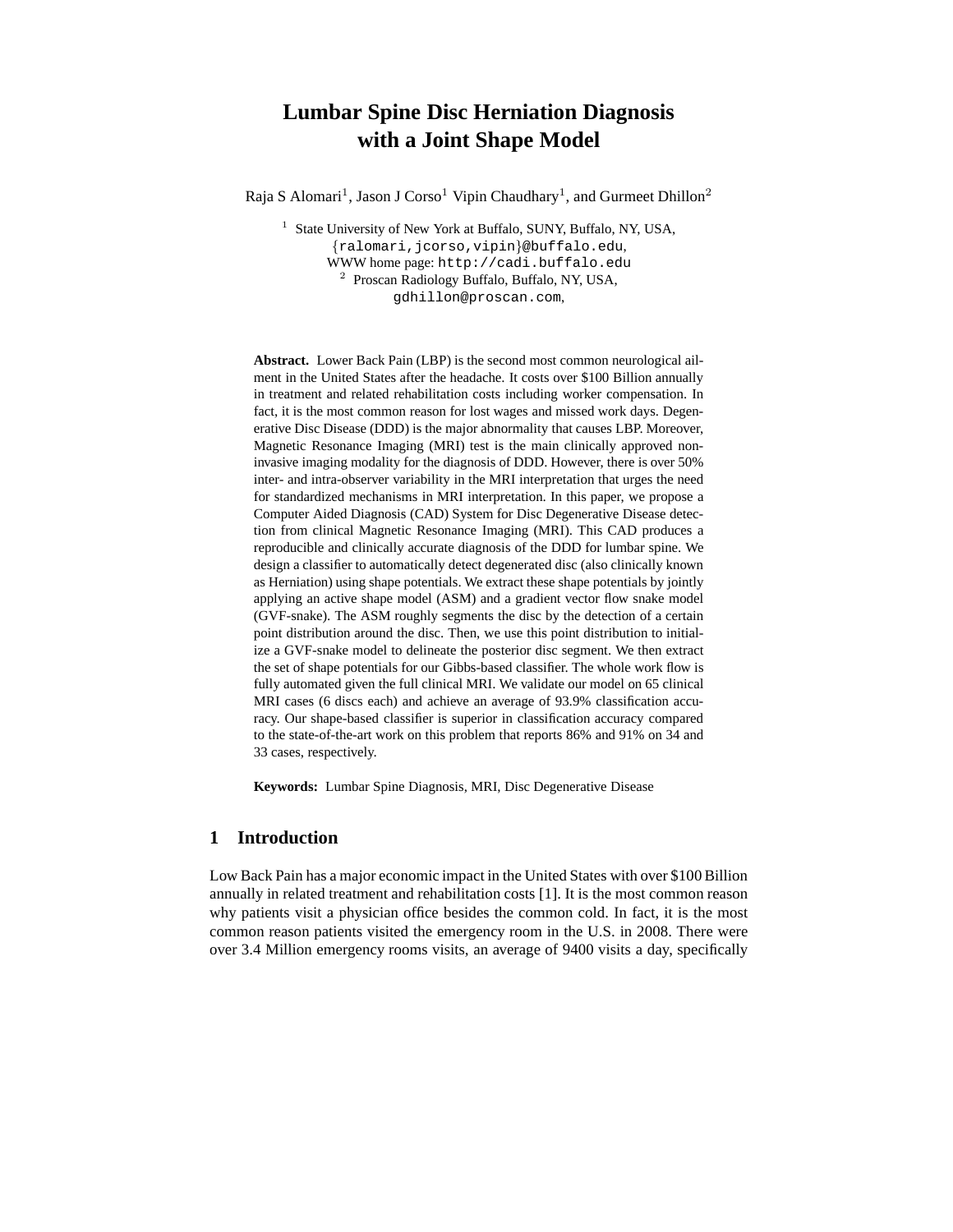#### 2 Raja Alomari et al.

for Low Back Pain [2]. Low back Pain has high societal impact as it disrupts individuals lives impacting over 80% of people [3]. Moreover, it is the most common reason behind job-related disability and is the second most common neurological ailment after headache [3]. It is a prominent chronic disease that causes major disruption in people's lives.

Nevertheless, the diagnostic decision is highly subjective and relies on two major factors: the radiologist's diagnostic report and the neurological exam findings. The most common current clinically approved standard for Low Back Pain diagnosis is the Magnetic Resonance Imaging (MRI) procedure. However, individual radiologists interpreting clinical Magnetic Resonance Imaging (MRI) studies are highly subjective with over 50% inter-observer variation [4]. This high inter-radiologist variation significantly influences therapeutic treatment, medical insurance decision makers, and judiciary personnel decisions. On the other hand, the clinical diagnosisis highly variable that nothing certain can be said regarding the clinical diagnosis of Low Back Pain [5]. Providing a reproducible computerized MRI interpretation may reduce the existing variability, and hence, standardize the diagnostic decisions that lead to reduced costs on unnecessary treatment.

Surprisingly, there is no CAD system for the lumbar spine that yet has clinical applicability. We are building our system motivated by the clinical practice of lumbar diagnosis. In this paper, we propose a reliable, robust, and accurate diagnosis for disc herniation which is the main condition that causes failed low back syndrome. We, however,



**Fig. 1.** (a) A right-sided disc herniation illustrative model [6]. (b) Axial view (bottom-up) MRI of a right-sided disc herniation from our data. (c) Corresponding sagittal view of the herniated disc from our dataset.

point out that the nomenclature has been a controversial issue in spine diseases which is outside the scope of this paper. We target the problem of the leak of the nucleus pulposus (as shown in Fig. 1) that causes pressure on the nerve root resulting in the pain and numbness to the patient where the pain, most of the time, irritates to the knees causing major disruption of the patients life. We use the nomenclature of Fardon et al [7] that has been endorsed by the major American and European radiologists associations including ASSR, ASNR, AANS, CNS, ESNR, and many others. For the rest of this paper, we call this condition as Herniation.

Disc herniation always occurs in the posterior segment of the disc. The inner gellike material of the disc, nucleus pulposus, leaks out pressing on a nerve root through a tear in the fibrous wall of the disc, annulus fibrosus [8], as illustrated in Fig. 1, where we show an axial illustrative model and a corresponding clinical MRI (from our dataset) for a right-sided disc herniation with both the axial and sagittal views.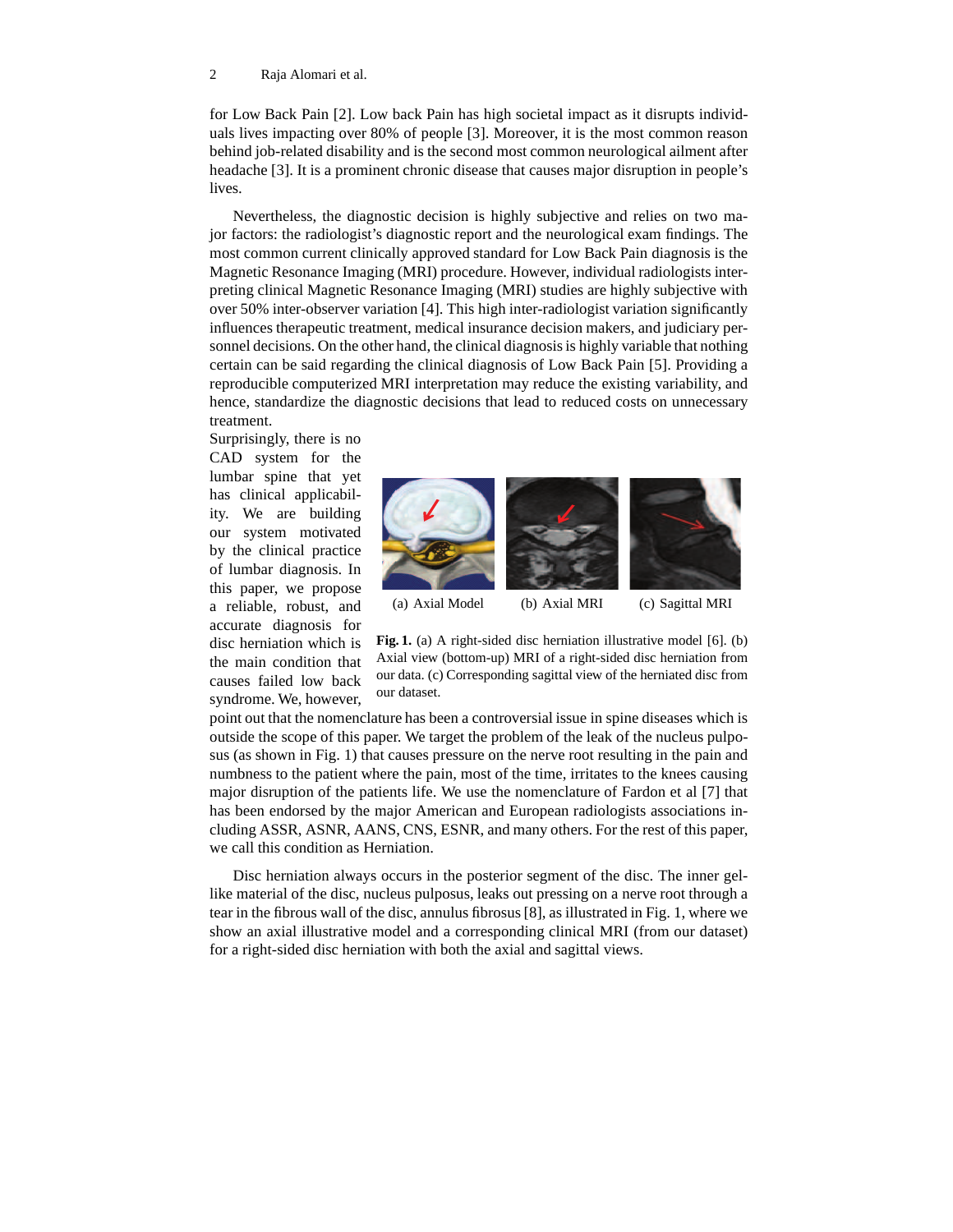Shape of the posterior segment of the disc, from the sagittal view, is the primary diagnostic tool for the radiologist. The axial view is used for confirmation and for quantification. Working in the sagittal view, our method extracts information of the posterior segment of the disc in a two-step process. First, we use an active shape model to roughly localize a point distribution for the disc body. Then, we have a GVF-snake to delineate the posterior segment of the disc using the outcome of the ASM as its initialization. Because the ASM is a linear model and captures Gaussian point distributions, we add the GVF-snake step to delineate the non-linear shape of the disc posterior segment which is the main technical innovation in this paper. We validate our method on a clinical dataset of sixty-five cases and achieve over 93% average classification accuracy.

We also compare our results to the most recent work on disc herniation diagnosis by Alomari et al [9, 10] that jointly model shape and intensity and we substantially outperform their results. Moreover, our shape-based classifier outperforms the recent work of Michopoulou et al [11] which is based on an intensity-based classifier. Both recent works test on 33 and 34 cases with an average herniation detection accuracy of 91% and 88%, respectively. We validate our model on substantially variable dataset of 65 cases and achieve better accuracy over 93%. Many researchers have proposed methods for the diagnosis of certain vertebral column abnormalities. Bounds et al [12] utilized a neural network for the diagnosis of back pain and sciatica. Sciatica might be caused by lumbar disc Herniation as well as many other reasons. They have three groups of doctors to perform diagnosis as their validation mechanism. They claimed a better accuracy than the doctors in the diagnosis. However, the lack of data prohibited them from full validation of their system. Similarly, Vaughn [13] conducted a research study on using neural network for assisting orthopedic surgeons in the diagnosis of lower back pain. They classified LBP into three broad clinical categories: Simple Low Back Pain (SLBP), Root Pain (ROOTP), and Abnormal Illness Behavior (AIB) and about 200 cases were collected over the period of 2 years with diagnosis from radiologists. They used 25 features to train the Neural Network (NN) including symptoms clinical assessment results. The NN achieved 99% of training accuracy and 78.5% of testing accuracy. This clearly shows training data overfitting.

Tsai et al [14] used geometrical features (shape, size and location) to diagnose herniation from 3D MRI and CT axial (transverse sections) volumes of the discs. In contrast, we do not presume the availability of the full volume axial view as it is not a clinical standard. They patented their work as a visualization tool for educational purposes. Recently, Michopoulou et al [11] applied three variations of fuzzy c-means (FCM) to perform atlas-based disc segmentation. Then, they used this segmentation for classification of the disc as either a normal or degenerative disc. They used an intensity-based Bayesian classifier and achieved 86%-88% classification accuracy on 34 cases (five discs each) based on their semi-automatic segmentation of the disc. Similarly, Alomari et al [9, 10] proposed utilizing a shape and an intensity-based classifier that utilizes an active shape model to extract the shape potentials. However, because the ASM cannot capture the non-linearly shaped posterior segment of the herniated disc, they achieved about 91% on 33 clinical cases. We extend both these works and present our technical novelty by concentrating on the posterior segment of the disc and capturing that with an additional GVF-snake model on top of the ASM. Furthermore, we reduce the effect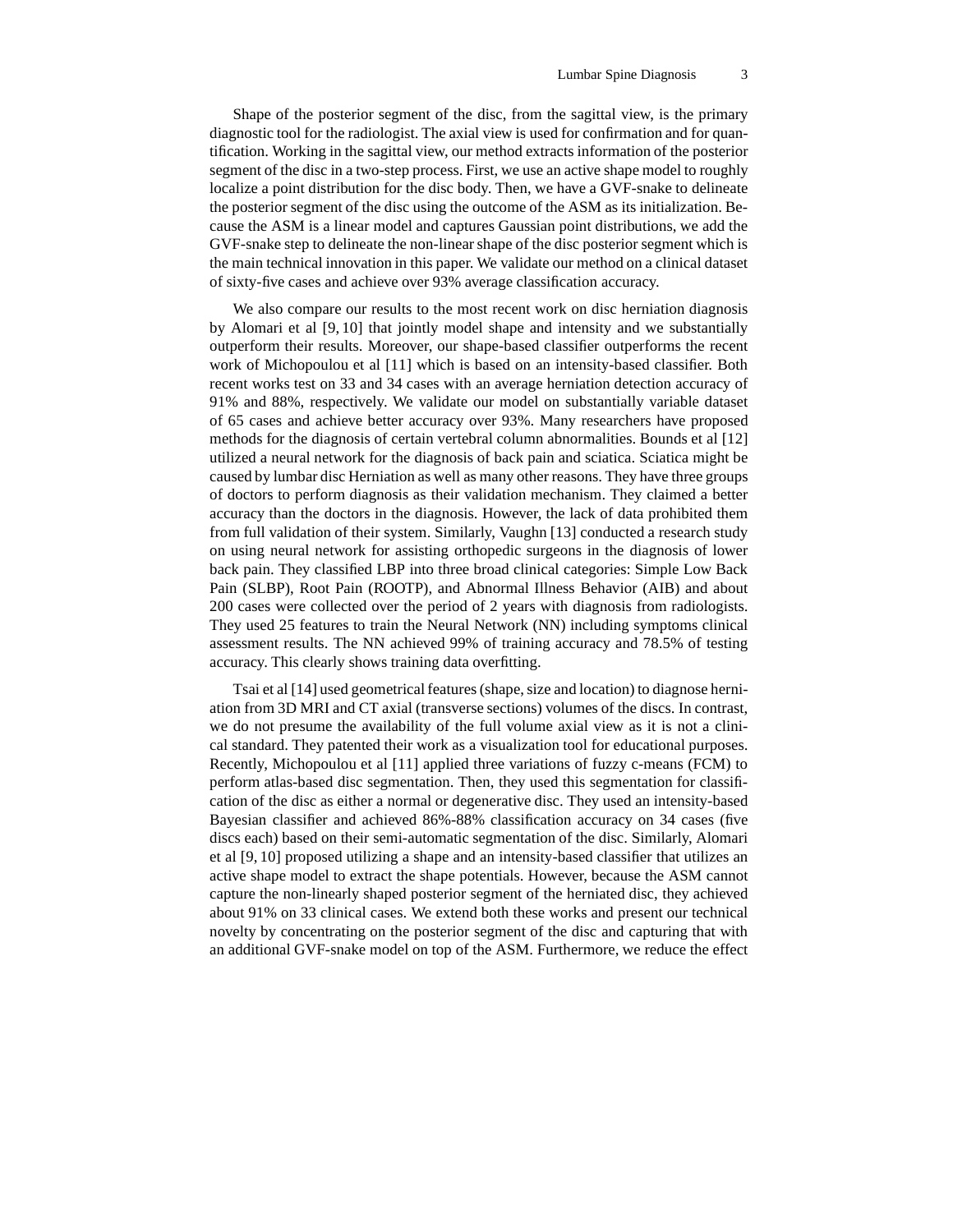4 Raja Alomari et al.

of intensity-based information due to the signal intensity inhomogeneity with clinical MRI. We also significantly add variability in the dataset by validating our joint model on 65 clinical cases as opposed to 33 and 34 cases. Furthermore, we achieved an average of 93% accuracy which substantially outperforms both state-of-the-art results given the dataset size difference.

## **2 Proposed Method**

Our approach has four steps: Disc Localization, Disc Segmentation, Herniation Delineation, and Herniation Classification. This section explains each step:

**Disc Localization:** The system automatically locates the middle sagittal slice from the MRI volume by index. Then our automatic method starts by a localization step that provides a point inside each disc using the two-level probabilistic model proposed by Corso et al [15, 16]. Their model labels the set of discs with high level labels  $D = \{d_1, d_2, \ldots, d_6\}$  where each  $d_i = (x_i, y_i)^\mathsf{T}$  is the coordinates of the disc point (some point in the disc). They solve the optimization problem:



$$
D^* = \arg \max_{D} \sum_{L} P(L, D|I) = \arg \max_{D} \sum_{L} P(L|D, I)P(D)
$$
 **Fig. 2.** Labeling lumbar  
discs in a sagittal T2-  
weighted MRI [15, 16]. (1)

where  $L = \{l_i, \forall i \in L\}$  is a set of auxiliary variables, called disc-label variables that are introduced to infer D from the sagittal image. Each disc-label variable can take a value of  $\{-1, +1\}$  for non-disc or disc, respectively. The disc-labels make it plausible to separate the disc variables from the image intensities, *i.e.*, the disc-label L variables capture the local pixel-level intensity models while the disc variables D capture the high-level geometric and contextual models of the full set of discs. The optimization is solved with a generalized expectation minimization (gEM) algorithm [15, 16]. Fig. 2 shows a lumbar sagittal view with labeled discs. Then we obtain a fixed window of  $60x120$  pixels around each point. This sub-image size is enough to provide the whole disc region for each of the discs connected to the five lumbar vertebrae as shown in Fig. 2.

**Disc Segmentation:** We use an active shape model [17] for roughly segmenting the disc body boundary. This step finds the rough shape of the disc body regardless of the herniated (posterior) part. To prepare the training data, we manually select the image slice where herniation is most obvious. Then, we manually mark nine landmark points according to the map shown in Fig. 3. Specifying these landmarks locations is only based on our expertise in the disc segmentation. We name these landmark points from  $k_1$  to  $k_9$ . Similar to [17], we initially calculate the mean shape  $\bar{x} = \frac{1}{N} \sum_{1}^{N} x$  where N is the size of the training data. Then each disc shape  $x_i$ , where  $i \in \{1, \ldots, N\}$ , is recursively aligned to the mean shape  $\bar{x}$  using generalized Procrustes Analysis to remove translational, rotational, and isotropic scaling from the shape.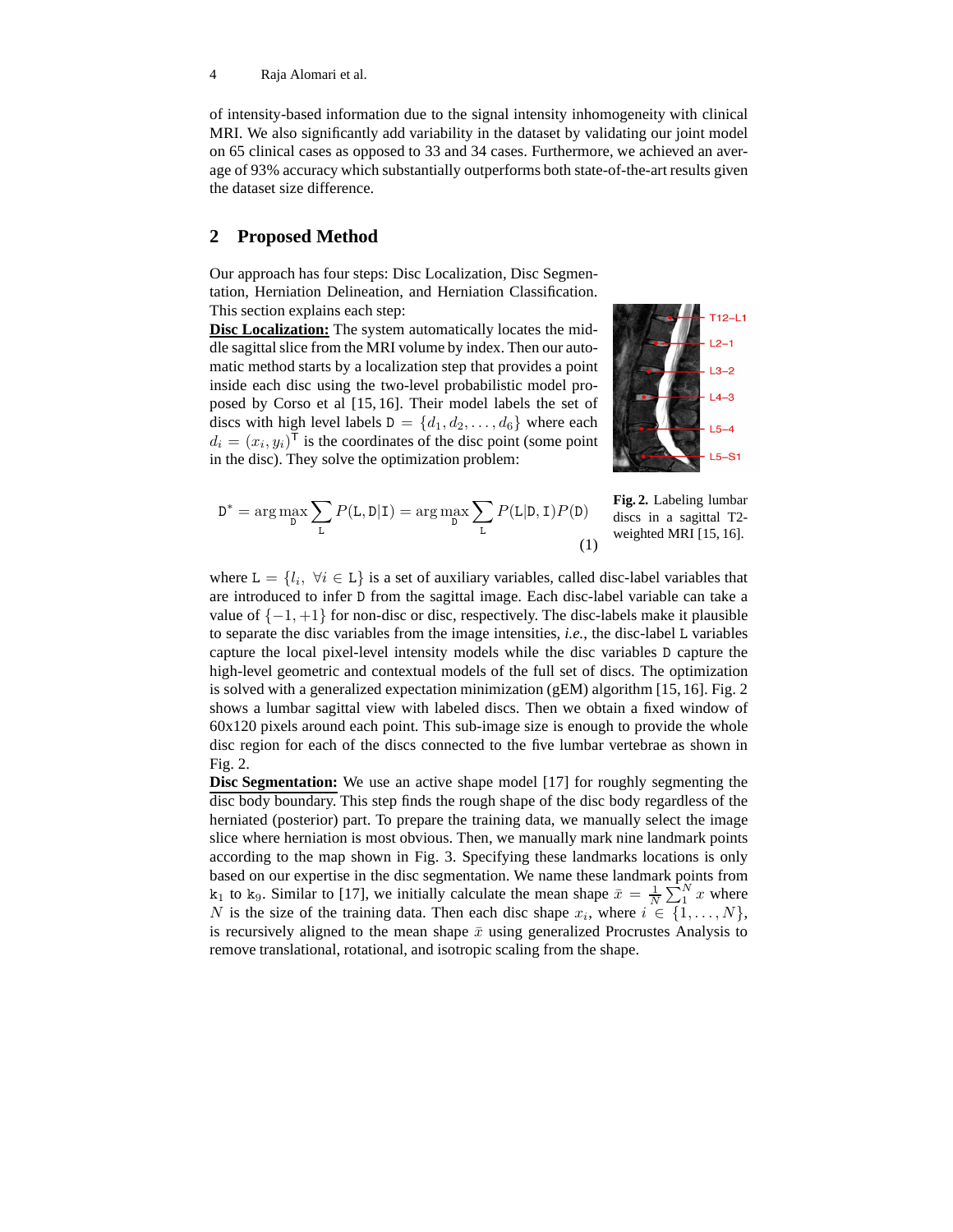

**Fig. 3.** Illustrative Model [sagittal view] for (a) clinically normal disc (b) herniated disc showing the point distribution  $(k_1 - k_9)$  as well as a contour (yellow) that delineates the edge map between points  $k_1$  and  $k_9$ . This figure shows the irregular shape of the normal disc.

Then, we model the remaining variance around the mean shape with principal components analysis (PCA) to extract the eigenvectors of the covariance matrix associated with 98% of the remaining point position variance according to the standard method for deriving the ASM's linear shape representation.

However, we do not use the original MRI image for training the ASM. Rather, we utilize a feature image I that enhances the disc shape by emphasizing the boundaries of the disc and the Thecal Sac (the extension of the spinal canal at the lumbar level [8]). We produce I by applying a range filter R on the pixelwise addition of the normalized coregistered T1- and T2-weighted protocols of the sagittal images  $I =$ 



**Fig. 4.** Feature image result of the range filter R for (a) Normal disc (b) Herniated disc. The ASM point distribution is shown according to the map in Fig 3.

 $R(T1 + T2)$  where T1 and T2 are the normalized T1- and T2-weighted MRI images for the same case. These two images are manually co-registered during the acquisition of the MRI in the clinical standard. R is the range filter operator where the intensity levels in each 3x3 window are replaced by the range value (maximum - minimum) in that window. This operator R has high values in abrupt-change regions and small values in smooth regions. Fig. 4 shows the features images I for a normal- and a herniated-disc. The ASM landmark points are also shown in the figure to clarify the ASM land-marking step.

To apply ASM for detection of the point distribution of the disc body boundary, we apply the mean shape  $\bar{x}$  around the disc point produced by the localization step. Then, we allow the ASM to converge and obtain the boundary.

We apply the GVF-snake by initializing its contour (to the line connecting the two points  $k_1$  and  $k_9$ ). Figure 5 show two examples of the convergence of the GVF-snake for both a normal disc (Fig.  $5(a)$ ) and a herniated one (Fig.  $5(b)$ ). The figure also shows the normalized gradient vector field for the sub-image as well as a zoomed GVF field for the area of interest (posterior part of the disc).

**Herniation Delineation:** The ASM segmentation of the disc cannot capture the inherent variations produced by the disc herniation at the posterior segment of the disc. Furthermore, we seek for a single model for the disc regardless whether it is herniated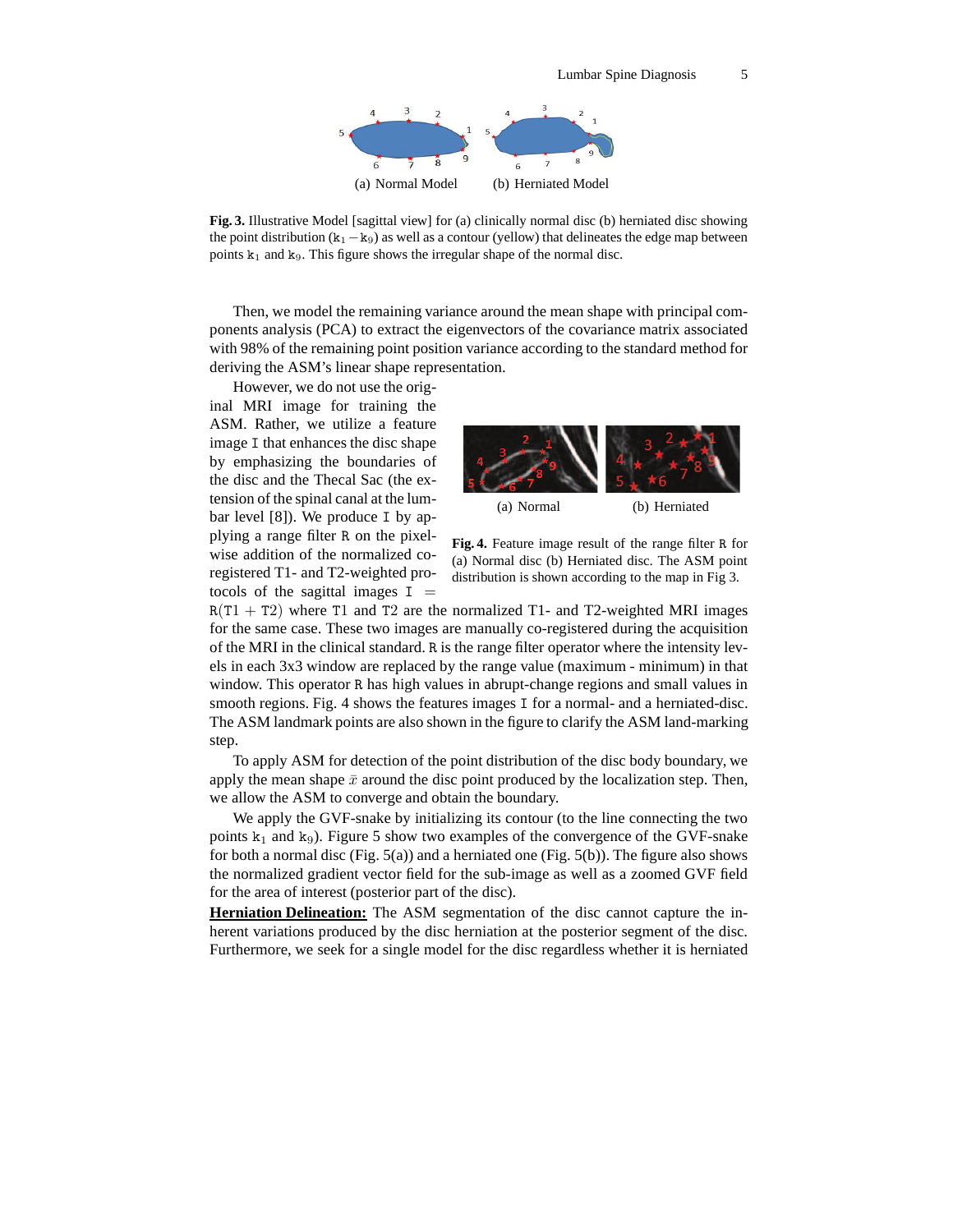#### 6 Raja Alomari et al.

or not. Thus, we use an active contour to delineate the posterior segment of the disc. We select the GVF-snake proposed by Xu and Prince [18] because it has been proved to move toward desired image properties such as edges including concavities. GVF-snake is the parametric curve that solves:

$$
\mathbf{x}_t(s,t) = \alpha \mathbf{x}''(s,t) - \beta \mathbf{x}''''(s,t) + \mathbf{v}
$$
 (2)

where  $\alpha$  and  $\beta$  are weighting parameters that control the contour's tension and rigidity, respectively.  $x''$  and  $x''''$  are the second and fourth derivatives, respectively, of x.  $\mathbf{v}(x, y)$  is the gradient vector flow (GVF),  $s \in [0, 1]$ , and t is time component to make a dynamic snake curve from  $x(s)$  yielding  $x(s, t)$ .

GVF-snake requires an edge map that is a binary image highlighting the desired features (edges) of the image. Most researchers use Canny edge detector or Sobel operator on the original image such as [19] for liver segmentation. We present the GVF-snake with a canny edge map applied on our feature image I.



**Fig. 5.** (Top-left) Shows the resulting GVF-contour for (a) normal (b) abnormal, on T2-weighted image. (Top-right) The corresponding normalized GVF field showing the two initialization landmarks  $k_1$  and  $k_9$ . (Bottom) A zoomed version of the GVF field to clearly show the vectors.

**Herniation Classification:** We design a binary Bayesian classifier:

$$
n^* = \arg\max_{n} P(n|\mathbf{S})
$$
 (3)

where  $n$  is a binary random variable stating whether it is a herniated or a normal disc, S incorporates shape features extracted from both the GVF-snake and the ASM convergence. We utilize a Gibbs distribution with two shape potentials:

$$
P(n|S) = \frac{1}{Z[n]} \exp^{-[\alpha_1 U_{S1} + \alpha_2 U_{S2}]} \tag{4}
$$

where S represents the shape features extracted from both the ASM convergence and the GVF-snake,  $Z[n]$  is the normalization factor of the Gibbs distribution,  $\alpha_1$  and  $\alpha_2$ are tuning parameters. We define two shape potentials: 1)  $U_{S1}$  models the GVF-snake delineation for the posterior segment of the disc. 2)  $U_{S2}$  models the major axis of the ASM converged disc shape.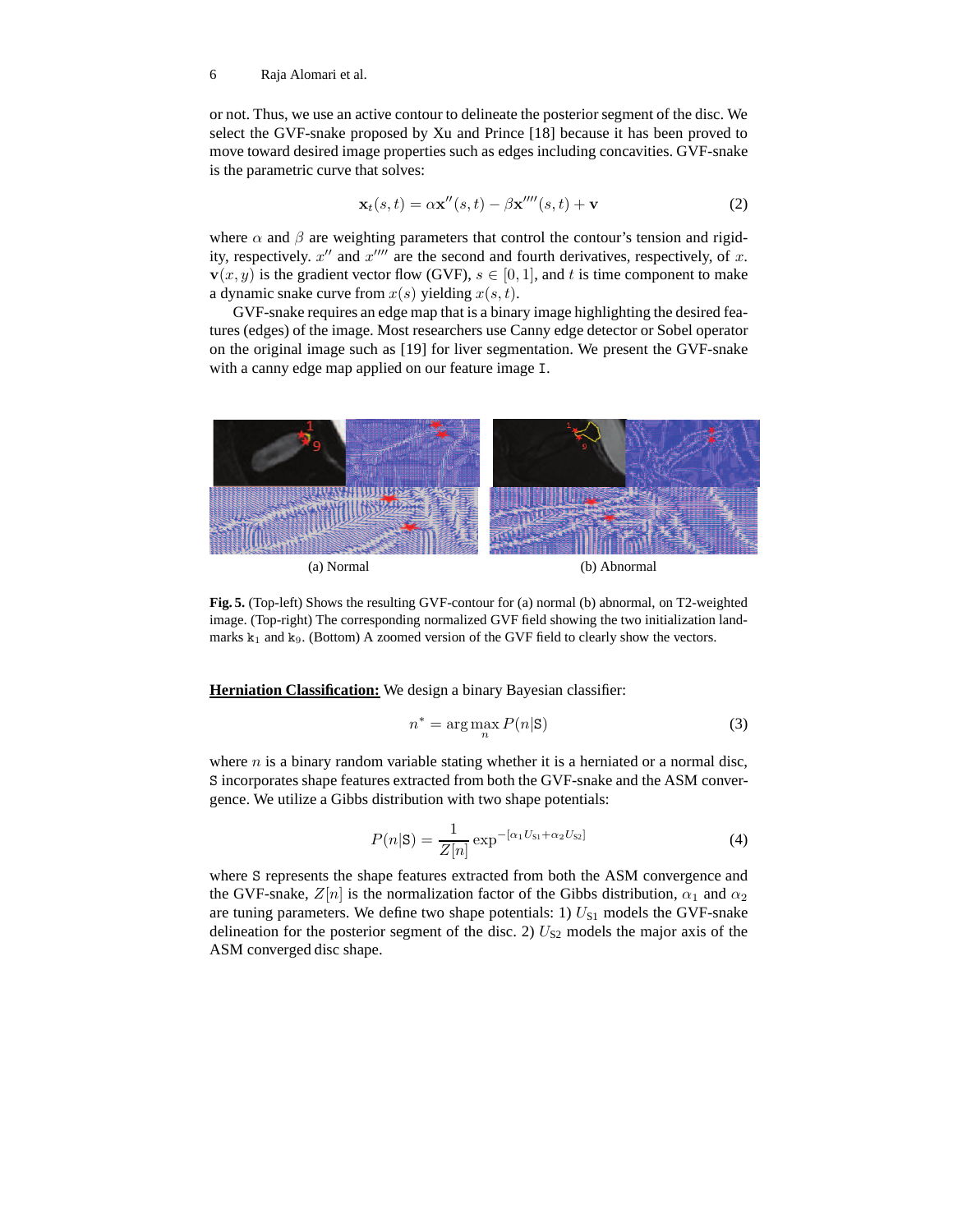|                | 93.9% |      |      |      |      |                                      |          |  |
|----------------|-------|------|------|------|------|--------------------------------------|----------|--|
| (% )           | 90.9  | 91.7 | 93.7 | 93.7 | 96.3 | 96.9                                 |          |  |
| 10             | 32    | 33   | 34   | 34   | 34   | 35                                   | 96.2%    |  |
| 9              | 30    | 33   | 34   | 34   | 35   | 35                                   | 95.7%    |  |
| 8              | 30    | 31   | 32   | 31   | 34   | 33                                   | 91.0%    |  |
| 7              | 33    | 32   | 34   | 34   | 33   | 33                                   | 94.8%    |  |
| 6              | 33    | 32   | 32   | 31   | 32   | 33                                   | 91.9%    |  |
| 5              | 31    | 32   | 32   | 33   | 34   | 33                                   | 92.9%    |  |
| $\overline{4}$ | 31    | 30   | 32   | 33   | 33   | 34                                   | 91.9%    |  |
| 3              | 33    | 34   | 32   | 33   | 33   | 34                                   | 94.8%    |  |
| 2              | 33    | 32   | 32   | 31   | 34   | 35                                   | 93.8%    |  |
| 1              | 32    | 32   | 34   | 34   | 35   | 34                                   | 95.7%    |  |
|                |       |      |      |      |      | Set L5-S1 L4-5 L3-4 L2-3 L1-2 T12-L1 | Accuracy |  |
|                |       |      |      |      |      |                                      |          |  |

**Table 1:** Cross Validation Results: Each row tests randomly selected 35 cases.

Table 2: Calculation of specificity (96.6%) and sensitivity (86.4%).

|        | Gold standard                       |                  |  |  |
|--------|-------------------------------------|------------------|--|--|
|        | Herniated Normal                    |                  |  |  |
|        | $\equiv$ Herniated 170 (TP) 53 (FP) |                  |  |  |
| Normal |                                     | 25 (FN) 652 (TN) |  |  |

We extract the first shape potential  $U_{S1}$  from the GVF-snake delineation of the posterior disc segment. The longer the contour, the more likely it delineates a herniated segment as shown in Fig. 5 by the yellow line between the points  $k_1$  and  $k_9$ . To capture the length of the GVF-snake contour, we model the number of points that are sampled by the final GVF-contour. The GVF-snake interpolates the pixels by having a maximum of two pixels between each point. Thus, we define:

$$
U_{\rm S1} = \frac{\left(e_1 - \mu_{e_1}\right)^2}{2\sigma_{e_1}^2} \tag{5}
$$

where  $e_1$  is the number of interpolated points along the delineated GVF contour,  $\mu_{e_1}$  $\sigma_{e_1}^2$  are the expected and the variance of the interpolated points on the GVF-contour, respectively. We estimate both  $\mu_{e_1}$  and  $\sigma_{e_1}^2$  from the training data.

The secondary shape potential,  $U_{S2}$ , is motivated by the clinical observation that the herniated disc collapses due to the leak of the nucleus pulposus causing average lengthening in the major axis of the disc as shown in Fig. 1. We utilize this by incorporating this second shape potential  $U_{S2}$ :

$$
U_{S2} = \frac{\left(e_2 - \mu_{e_2}\right)^2}{2\sigma_{e_2}^2} \tag{6}
$$

where  $e_2$  is the disc major axis length,  $\mu_{e_2}$  is the expected major axis length of the disc,  $\sigma_{e_2}^2$  is the variance of the major axis length of the disc. We learn both  $\mu_{e_2}$  and  $\sigma_{e_2}^2$  from the training data. We define  $e_2$  by:

$$
e_2 = \left| \frac{\mathbf{k}_1 + \mathbf{k}_9}{2} - \mathbf{k}_5 \right|_2 \tag{7}
$$

where  $k_1$ ,  $k_5$ , and  $k_9$  are the location coordinates of points 1, 5, and 9, respectively, as shown in Fig. 4. The distance  $e_2$  roughly measures the major disc axis length subtracting the average location of the right end points  $k_1$  and  $k_9$  and the left end point  $k_5$ .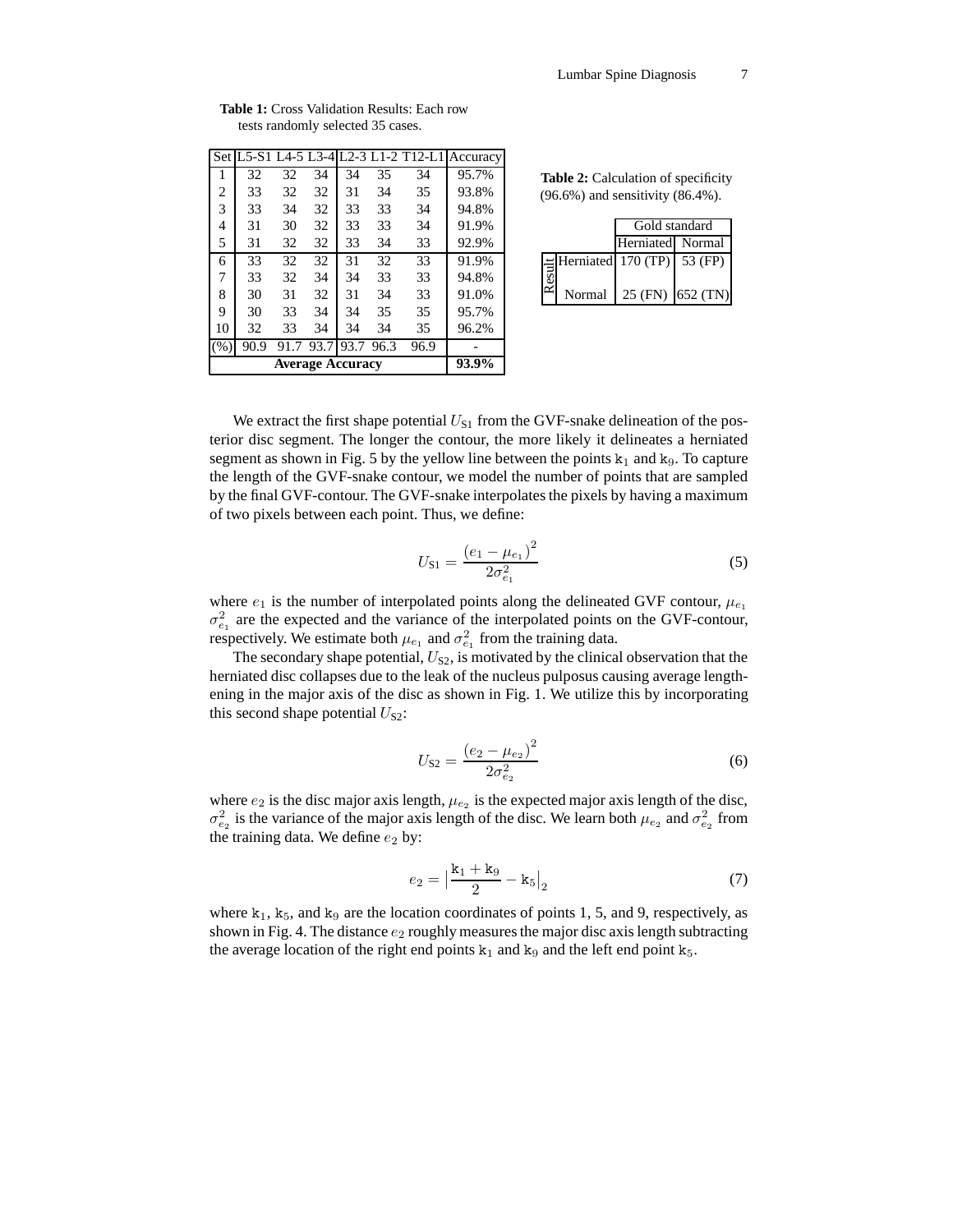## **3 Data and Results**

Our clinical MRI dataset is captured by a Philips 3-Tesla scanner according to the clinical standard. Each case contains manually co-registered two sagittal views (T1- and T2 weighted) as well as six axial T1-weighted slices for each disc. We use the clinical diagnosis reports to obtain our diagnosis gold standard. We validate our proposed method on 65 subjects with ages of 23 to 76 years old and with various types of abnormalities. We perform a cross-validation experiment where we leave 35 cases for testing and use the remaining 30 for training. We perform 10 rounds and each time, we randomly select the training and testing cases. We define the accuracy in each round (row in the Table 1) as the sum of correctly classified discs  $Accuracy_i = (1 - \frac{1}{M} \sum_{j=1}^{K} |g_{ij} - n_{ij}|) * 100\%$ where i is the lumbar disc level,  $1 \le i \le 6$ , M is the testing set size in each round (35) cases).

Table 1 shows the classification results from the cross validation experiment. We achieve an average of 93.9% accuracy on disc diagnosis. Each row in the table represents one round of the cross-validation. Thus, it represents 35 cases with 6 discs each case. We show the number of correctly classified discs at each disc level (column) out of 35 discs. We further compute the overall specificity and sensitivity where:

$$
Specificity = \frac{TN}{TN + FP}
$$
 (8)

$$
Sensitivity = \frac{TP}{TP + FN}
$$
 (9)

where FP is the number of false positives (normal discs diagnosed as herniated), TP is the number of true positives (correctly diagnosed herniated discs), FN is the number of false negatives (misclassified herniated discs), and TN is the number of true negatives (correctly classified normal discs). Table 2 shows another cross validation experiment with 15 randomly selected cases for 10 rounds. This makes 15 x 6 (discs) x 10 (rounds)= 900 discs total (including repetitions). Within this cross validation experiment, there is a total of 78 misclassified discs: 25 herniated (false negatives) and 53 normal (false positives) as shown in Table 2. We archive an overall specificity over 92% and sensitivity over 87%.

Fig. 6 shows four examples from our dataset. It shows the convergence of the ASM point distribution (red dots and the linear connections) as well as the GVF-snake delineation (yellow curve). On the other hand, we compare our classification results to a Bayesian classifier that only models the disc appearance to show the effectiveness of modeling the shape. We run the same experiment with the same cases of Table 1 and obtain around 80% average classification accuracy. We justify that by the fact that despite Herniated discs produce lower intensity levels; in general, the difference in intensity with the normal disc is not enough to classify herniated and normal discs. However, a Bayesian intensity-based classifier can be useful for other diseases such as disc desiccation [20]. Fig. 6(c) shows a sample Herniated disc, with high intensity value, that was misclassified by the intensity-based classifier but correctly classified with our shapebased classifier.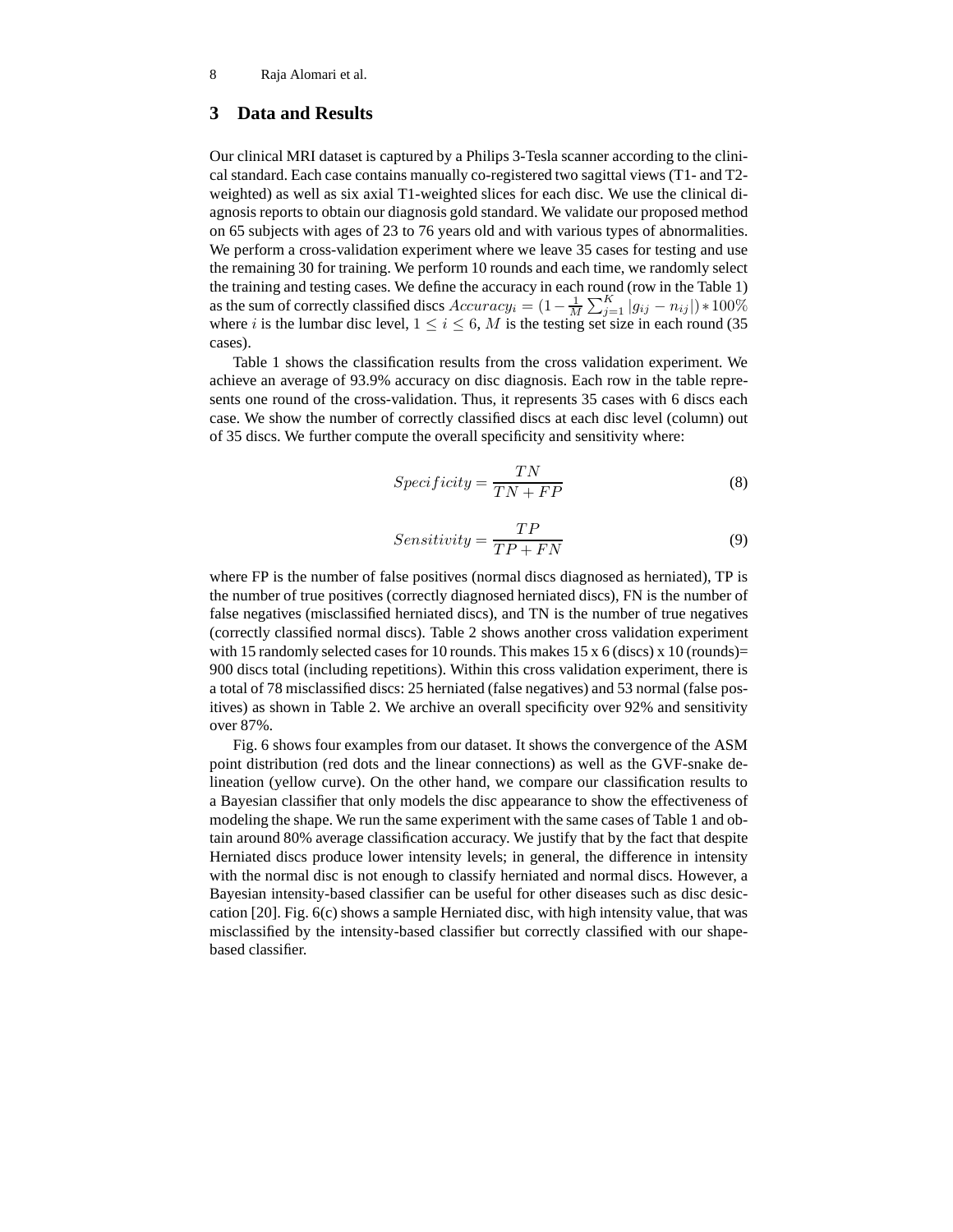

intensity

**Fig. 6.** Resulting ASM convergence and GVF-snake delineation for two normal cases and two abnormal ones.

## **4 Conclusion**

We proposed a method for herniation diagnosis from lumbar area clinical MRI. We utilize a coordinated active shape and a gradient vector flow active contour models to extract shape features for detection of herniation. We use a Bayesian classifier and utilize a Gibbs-based distribution with shape potentials. We validate our method on a set of sixty five clinical MRI cases. We achieve an average of 93.9% classification accuracy with specificity 96.6% and sensitivity of 86.4%. We also compared our results with the two state-of-the-art work and substantially outperform both of them due to our features that encompass the benefits of both works into a more robust classification model.

## **References**

- 1. Crow, W.T., Willis, D.R.: Estimating cost of care for patients with acute low back pain: A retrospective review of patient records. Journal of the American Osteopathic Association **109**(4) (April 2009) 229–233
- 2. Nelson, J., O'Neil, C., Richardson, C.J.: Treatment of low back pain: Exploring the costs. Health and Wellness (2012)
- 3. NINDS: National institute of neurological disorders and stroke (ninds): Low back pain fact sheet. NIND brochure (2008)
- 4. van Rijn, J.C., Klemets, N., Reitsma, J.B., Majoie, C.B.L.M., Hulsmans, F.J., Peul, W.C., Stam, J., Bossuyt, P.M., den Heeten, G.J.: Observer variation in mri evaluation of patients suspected of lumbar disk herniation. AJR. American journal of roentgenology (1) (Jan 2005)
- 5. Atlas, S.J., Deyo, R.A.: Evaluating and managing acute low back pain in the primary care setting. J Gen Intern Med **16**(2) (Feb 2011) 120–131
- 6. Swarm: Interactive incorporation (viewmedica) patient educatuion system. (2007)
- 7. Fardon, D.F., Milette, P.C.: Nomenclature and classification of lumbar disc pathology. SPINE **26**(5) (2001) E93–E113
- 8. Snell, R.S.: Clinical Anatomy by Regions. 8th edn. Lipp. Will. and Wilkins (2007)
- 9. Alomari, R.S., Corso, J.J., Chaudhary, V., Dhillon, G.: Toward a clinical lumbar cad: herniation diagnosis. International Journal of Computer Assisted Radiology and Surgery **6** (2011) 119–126